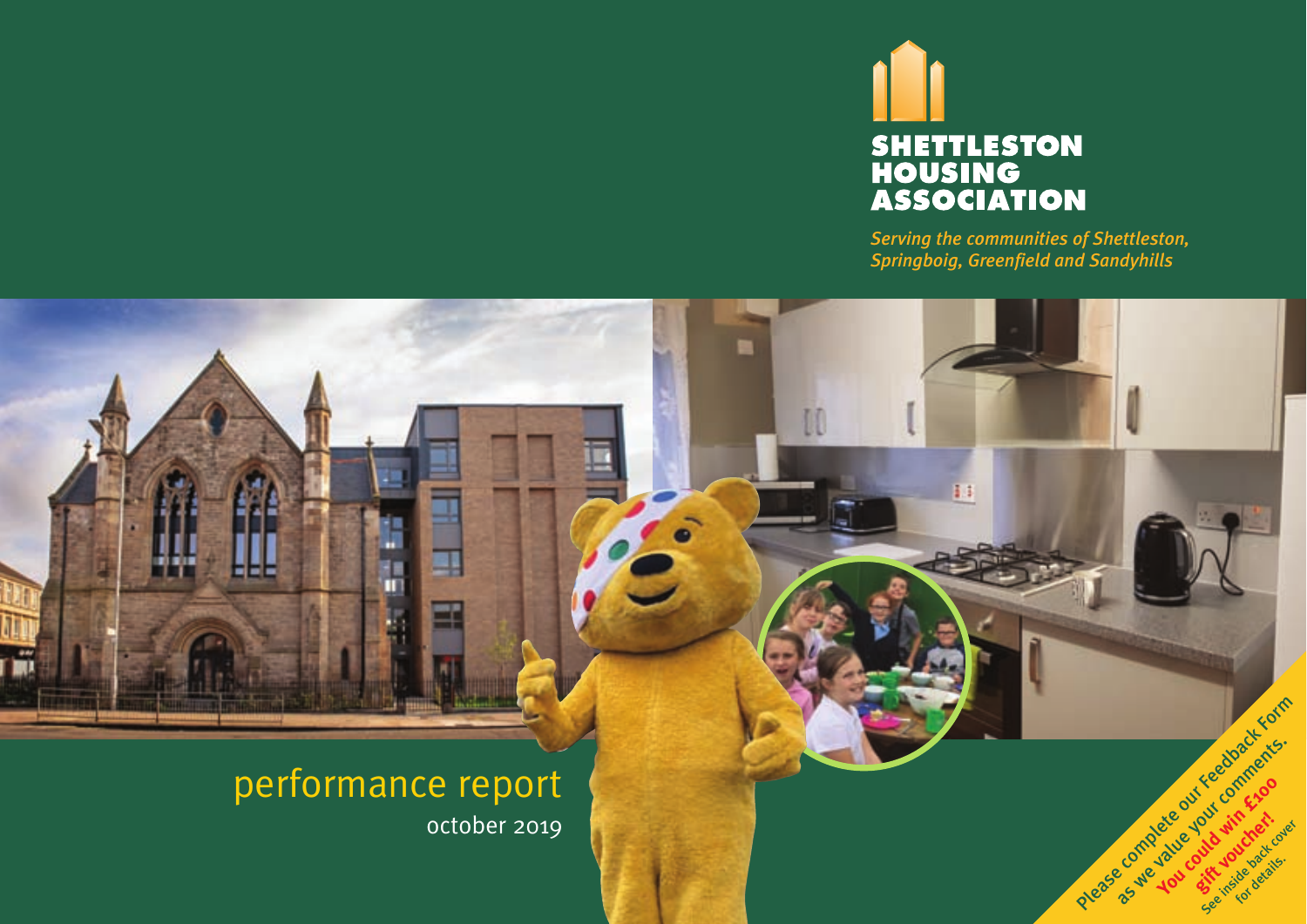### the Scottish Social Housing Charter outcomes

These are the 14 outcomes of the Scottish Social Housing Charter that the Association will be measured against. They cover six sections of the Charter, as shown below:

- **Equalities** 1. Equalities
- **Customer/Landlord Relationship**
	- 2. Communication
	- 3. Participation

#### **• Housing Quality and Maintenance**

- 4. Quality of housing
- 5. Repairs, maintenance and improvement
- **Neighbourhood and Community** 6. Estate management, anti-social behaviour, neighbour nuisance and tenancy disputes
- **Access to Housing and Support** 7, 8, 9. Housing Options 10. Access to social housing 11. Tenancy sustainment
- **Getting Value from Rents and Service Charges**
	- 13. Value for money 14, 15. Rents and service charges

# chair's foreword



I am pleased to present to you Shettleston Housing Association's Annual Performance Report for 2018/19. The past year has been another very busy and productive one for everybody at SHA. It was also one of significant change, aimed at ensuring that the Association continues to be fit for purpose, able to build on past achievements and to deliver on our strategic objectives going forward. At the same time, the Association continued to deliver a wide range of services to meet the needs of tenants and other service users in the community, to continue the investment programme in

existing and new housing stock and to meet compliance and

funder requirements. This report lets you know how we performed over the past year and what our priorities are going forward.

As before, we are grateful to our consultation panel for their input to both this report and to the other important issues on which we have asked their views over the course of the year. We would also like to know what you think of this year's report and you will find a feedback form on the inside back page.

You will also find enclosed our first ever Assurance Statement, which is a new requirement introduced this year by the Scottish Housing Regulator. The Assurance Statement is a way for association committees to self-assess their organisation and provide assurance to tenants and other service users and stakeholders that it complies with regulatory requirements and standards, or discloses areas it needs to improve.

With every best wish,

**Gillian Johnston**  Chairperson

### our standards

We aim to provide an efficient, high standard, quality service so monitoring our performance is crucial to ensuring we deliver what we set out to achieve. We learn from our performance in order to adapt and improve it.

We received our sixth landlord report from the Scottish Housing Regulator and in this report we want to share our results. We will show you how we performed, compare our results against the Scottish Average as reported by the Regulator and, on occasions our 'peer group', which consists of 39 registered social landlords that are of similar size and operate in an urban setting.

On reading this report you will see how we compare across a range of categories covering the quality and maintenance of our stock, tenant satisfaction, neighbourhood, value for money and rents. Overall, we believe we compare favourably against the Scottish average and our peers across the majority of measured indicators. However, we will continue to make every effort to improve our performance in the year ahead.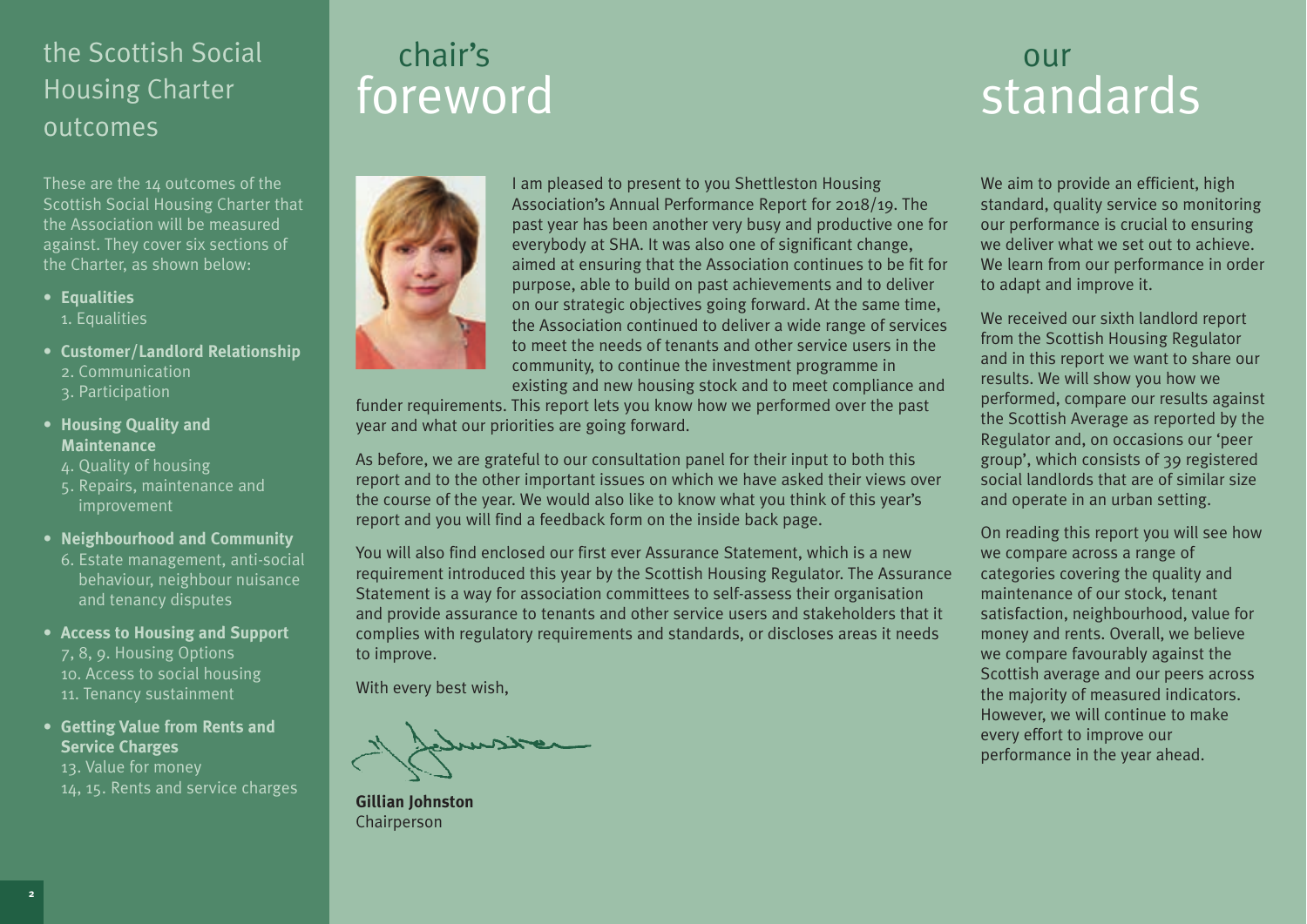# our<br>priorities

### How we did against last year's priorities

In last year's report, we outlined our priority action areas for 2018/19. Here is a summary of how we performed against these:

- Improve our void management timescales: New targets were agreed to deliver a quicker turnaround of our void properties.
- Commission a repairs satisfaction survey: We carried out the survey in November 2018 (see page 9).
- Improve number of repairs right first time and on time: More of our repairs were right first time and on time in 2018/19 (see page 8).
- Develop our welfare reform strategy: Our new welfare reform strategy was approved by Committee in April.
- Ensure our new website is kept up to date and accessible: Website and social media usage increased during the year.
- Explore tenant interest in developing our participation strategy: A successful application to the Next Steps programme will see this work continue in 2019/20.
- Continue to develop estate walkabouts with tenants: Walkabouts were held early in the year but were discontinued due to limited response. Staff are continuing to monitor estate management.
- Review our approach to complaints:

The review was not carried out last year but will be progressed in 2019/20 (see page 10).

• Develop new services for older people:

Our retirement housing service was rolled out last year and we helped the Keenagers run more activities from the Edrom Path community room.

• Continue to develop and support wider role projects: Our staff provided assistance to many community projects during the year and worked on new initiatives that will benefit Shettleston residents.

### Priority areas for action 2019/20

- Identify significant cost savings across the organisation so we can fund our plans for increased investment.
- Significantly increase the level of investment in our homes to meet the future needs of our stock.
- Undertake a full tenant survey and continue to work with our consultation panel.
- Develop our tenant participation work through involvement in the Scottish Government's Next Steps programme.
- Review void management policy/procedures and rent collection methods.
- Review our housing allocation policy.
- Review our retirement and tenancy sustainment services.
- Meet our revised, challenging service performance targets for repairs and voids.
- Meet the Energy Efficiency Standard (EESSH) by 2020 by making energy saving improvements to our homes and plan for 'EESSH 2'.
- Carry out adaptations within target to improve the accessibility of properties.
- Review our procurement of works, goods and services to get best value for money.
- Complete the Fenella Street development and progress plans for 44 homes at St Mark Street.

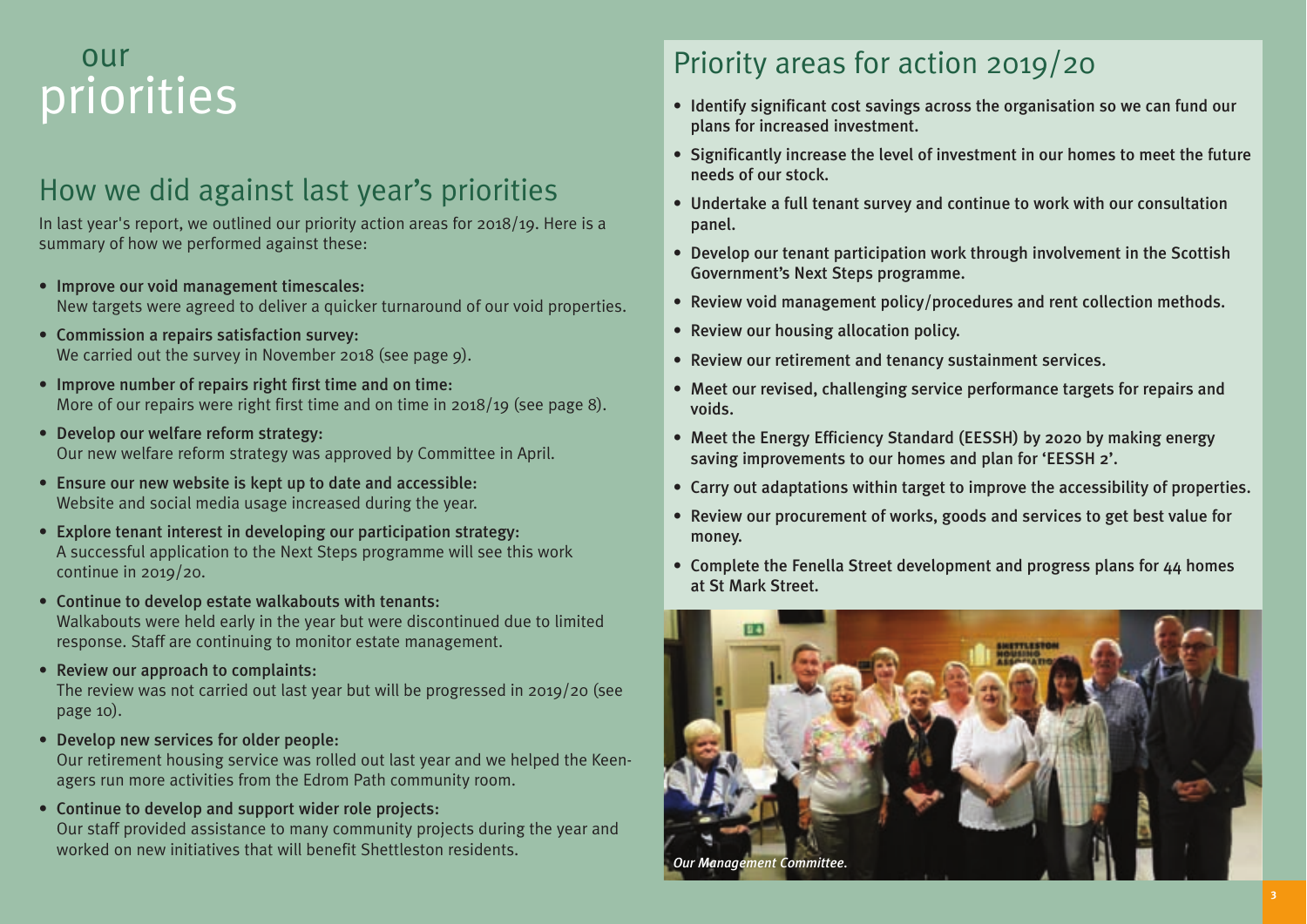## about shettleston housing association

#### **Our Purpose...**

**We are a community-controlled housing association providing affordable homes and related services for the people of Shettleston, Greenfield, Springboig and Sandyhills.** 

#### **Our Vision...**

**Thriving and prosperous local communities where all residents enjoy great homes and services, an attractive physical environment, and good life chances.**

Shettleston Housing Association is a community-based social landlord led by a Management Committee of elected local residents. All members devote their time for free.

#### **Some key facts about the Association as at 31st March 2019**

2,295 homes wholly owned by us  $4$  senior staff 49 office based staff £8,585,607 total rent due

 $99.7\%$  of rent due was collected

1,528 tenants on full or partial housing benefit

£4.8M received in direct payments of housing benefit

#### **The Association has two subsidiary companies**

- **East End Housing Development Company**  A not-for-profit subsidiary responsible for factoring services, commercial property management and the provision of non-social housing, including mid-market rent.
- **Upkeep Shettleston Community Enterprises**  The Association's social enterprise subsidiary. Upkeep is our 'in-house' contractor delivering all trades, estate caretaking and grounds maintenance services.

# access to housing and support

| Average re-let time (days)                                                                                      | 2016/17 | 2017/18 | 2018/19            |
|-----------------------------------------------------------------------------------------------------------------|---------|---------|--------------------|
| <b>Shettleston HA</b>                                                                                           | 17 days | 21 days | $\bigstar$ 19 days |
| <b>Peer Group Average</b>                                                                                       | 23 days | 23 days | 26 days            |
| <b>Scottish Average</b>                                                                                         | 32 days | 31 days | 32 days            |
| the contract of the contract of the contract of the contract of the contract of the contract of the contract of |         |         |                    |

★*= Represents better than average performance*

#### **Housing applications**

**At the end of March 2019 we had** 1,729 **applicants on our waiting lists.**

#### **Number of abandoned properties**

|                                | 2016/17 | 2017/18 | 2018/19 |
|--------------------------------|---------|---------|---------|
| <b>Shettleston HA</b>          | 11      | 14      | 15      |
| Turnover (%) of lettable stock |         |         |         |
|                                | 2016/17 | 2017/18 | 2018/19 |

|                       | ________ | .    | _______ |
|-----------------------|----------|------|---------|
| <b>Shettleston HA</b> | $10.1\%$ | 8.4% | 7.4%    |
| Peer Average          | 8.5%     | 8.7% | 8.6%    |
| Scottish average      | 8.4%     | 8.6% | 8.6%    |

**Tenancy sustainment** – table below shows % of new tenancies sustained for over a year by the source of let compared to other social landlords in 2018/19.

|                       | <b>Existing</b><br><b>Tenants</b> | <b>Statutory</b><br><b>Homeless</b> | <b>Waiting</b><br><b>Lists</b> |
|-----------------------|-----------------------------------|-------------------------------------|--------------------------------|
| <b>Shettleston HA</b> | 98%                               | 90%                                 | 87%                            |
| Peer Average          | 94%                               | 90%                                 | 88%                            |
| Scottish average      | 94%                               | 88%                                 | 88%                            |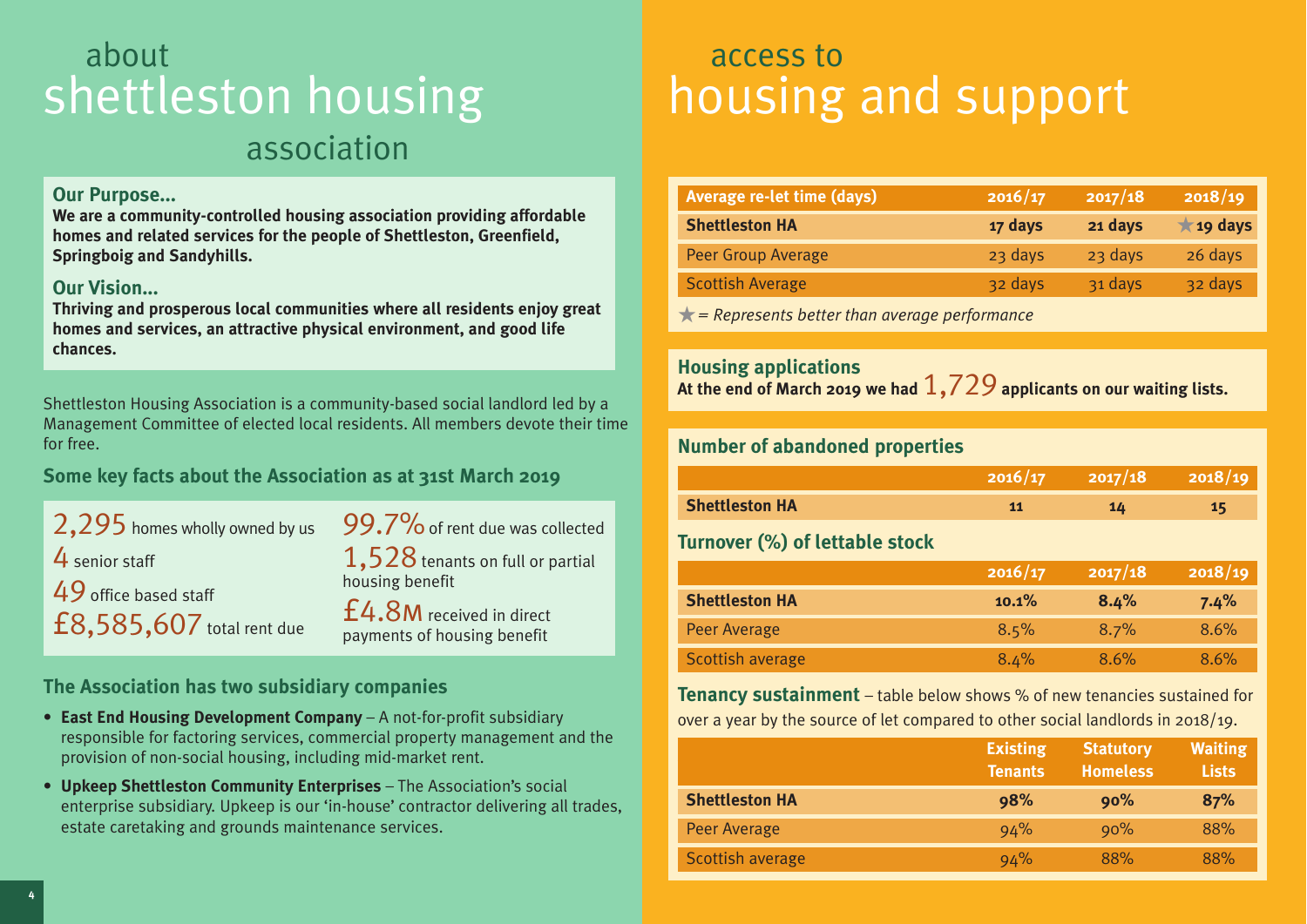

#### **New tenancies**

In 2018/19 we started **194 new tenancies.**

#### **Waiting lists and offers**

We operate seven waiting lists and applicants are placed on the list they qualify for. Each list has a target quota for the year and in the graph below we demonstrate our performance by detailing how many lets were made to each list against the set target.

The Association makes applicants three offers of rehousing with the exception of homeless applicants (Section 5 referrals) and those awarded high social priority. In 2018/19 45% of offers made were refused. This is slightly higher than the Scottish average refusal rate which was 36% last year.



We aim to help tenants stay in their home for as long as they wish and is reasonably possible, and we offer a range of services to help achieve this. Welfare benefits and money advice, adaptations to make the property better suited to needs and liaising with support agencies are all part of this strategy. In the last year, we also launched our retirement housing service which is an enhanced management service for older people. In 2018/19 this is what we did:

 $f1,356,059$  was the considerable amount that our welfare rights service gained for our customers.

357 referrals were dealt with by the money advice team, working with tenants and engaging within the wider community. The service is confidential and surgeries are held both in the office and at other locations in the area.

 $\text{\rm £261,000}$  was managed through debt payment plans which our money advice team helped residents set up.

£200,959 financial gains were secured for residents by the money advice team.

57 medical adaptations were completed in 2018/19. This amount of jobs completed was a decrease on the previous year.

47.7 days was the average time to complete medical adaptation works following receipt of a referral from the occupational therapist – this time taken to complete was slightly longer than last year.

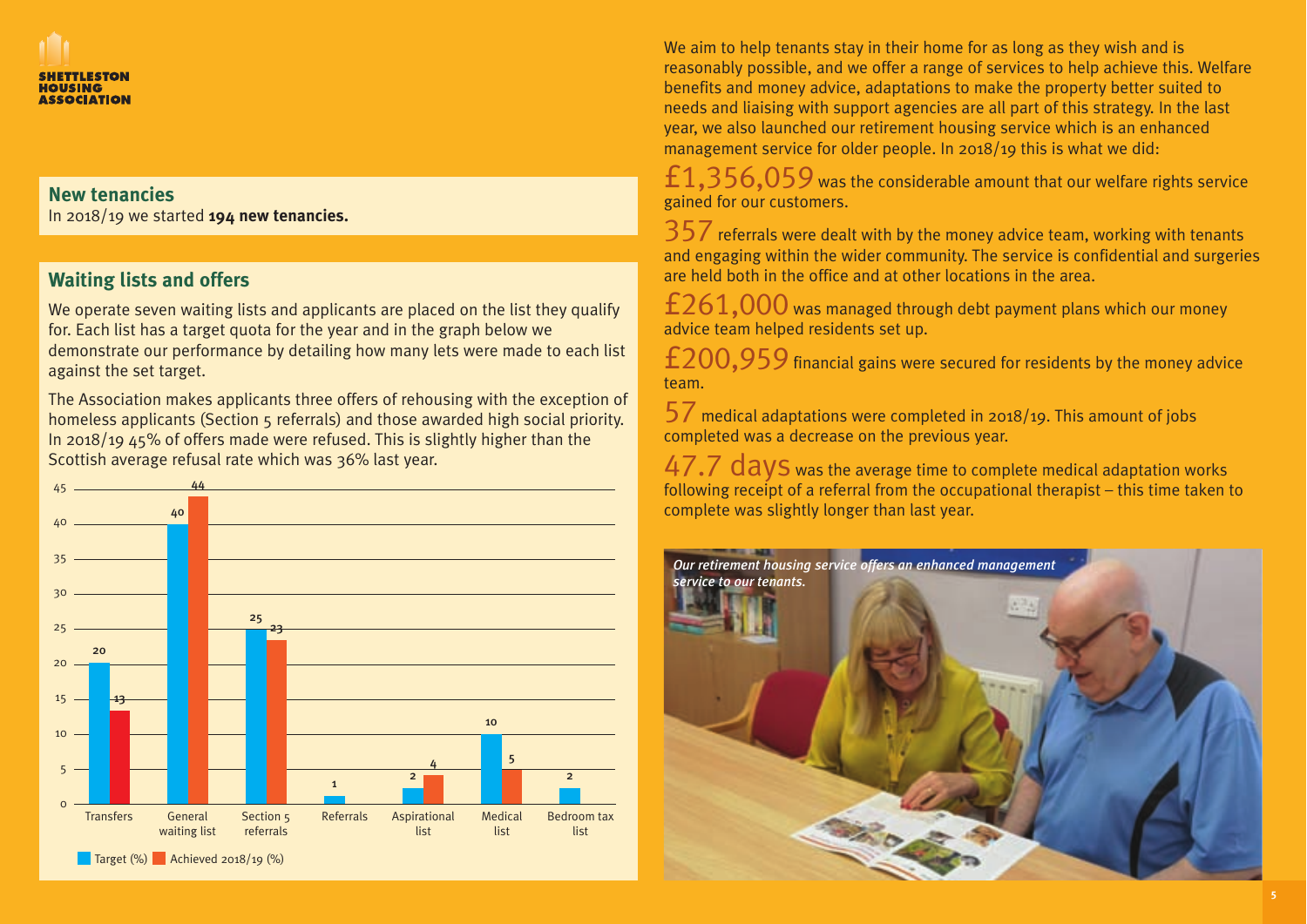# getting value from rents and service charges

|                    | 2 Apartment<br>Shettleston HA average weekly rent £66.52                                                                                                       |
|--------------------|----------------------------------------------------------------------------------------------------------------------------------------------------------------|
| 10<br><b>HOMES</b> | Scottish average weekly rent £70.22<br>Peer group average weekly rent £67.14<br>Tollcross HA average weekly rent n/a<br>Parkhead HA average weekly rent £53.64 |
|                    | 1 Apartment<br>Shettleston HA average weekly rent £32.03                                                                                                       |

**880 HOMES**

**1081 HOMES**

#### Scottish average weekly rent £76.10 Peer group average weekly rent £78.01 Tollcross HA average weekly rent £63.78 Parkhead HA average weekly rent £66.33 **3 Apartment Shettleston HA average weekly rent £74.20** Scottish average weekly rent £77.70 Peer group average weekly rent £84.56

Tollcross HA average weekly rent £71.74 Parkhead HA average weekly rent £81.74

### **287 HOMES**

#### **4 Apartment Shettleston HA average weekly rent £84.32** Scottish average weekly rent £84.44 Peer group average weekly rent £94.37 Tollcross HA average weekly rent £86.99 Parkhead HA average weekly rent £90.29

# **33 HOMES**

#### **5 Apartment Shettleston HA average weekly rent £106.32** Scottish average weekly rent £93.49 Peer group average weekly rent £104.83 Tollcross HA average weekly rent £97.35 Parkhead HA average weekly rent £112.00

**Rent increases approved by Association against comparable social landlords**

|                       | 2018/19 | 2019/20 |
|-----------------------|---------|---------|
| <b>Shettleston HA</b> | 4.1%    | 3.2%    |
| Peer group average    | 3.2%    | 2.9%    |
| Scottish average      | $3.2\%$ | 3.0%    |

#### **Rent collected, gross rent arrears and value for money as at 31st March 2019**

| HA       | <b>Shettleston Peer Group</b><br>Average | <b>Scottish</b><br><b>Average</b> |
|----------|------------------------------------------|-----------------------------------|
| $99.7\%$ | 99.2%                                    | 99.1%                             |
| $2.2\%$  | 3.1%                                     | 3.6%                              |
| 84.6%    | 81.7%                                    | 83.2%                             |
|          |                                          |                                   |

★*= Represents better than average performance*

#### **Rent Arrears**

We work hard to ensure that every effort is made to help tenants in rent arrears.

#### £192,028 **was the amount of rent owed to us at the end of 2018/19.**

Only as a last resort will we take court action against the tenant and apply to have them evicted.

48 court actions were initiated in 2018/19, an increase from 21 in the previous year.

 $6$  tenants were evicted for rent arrears – double the number in 2017/18.

It costs the Association on average  $\pm 300$  to book a case into court and an average court hearing plus eviction will cost in excess of £1,000 (an award of legal expenses is sought along with decree).

*It is in the interests of both tenants and the Association that tenants experiencing difficulty with their rent make a repayment arrangement and avoid court action.*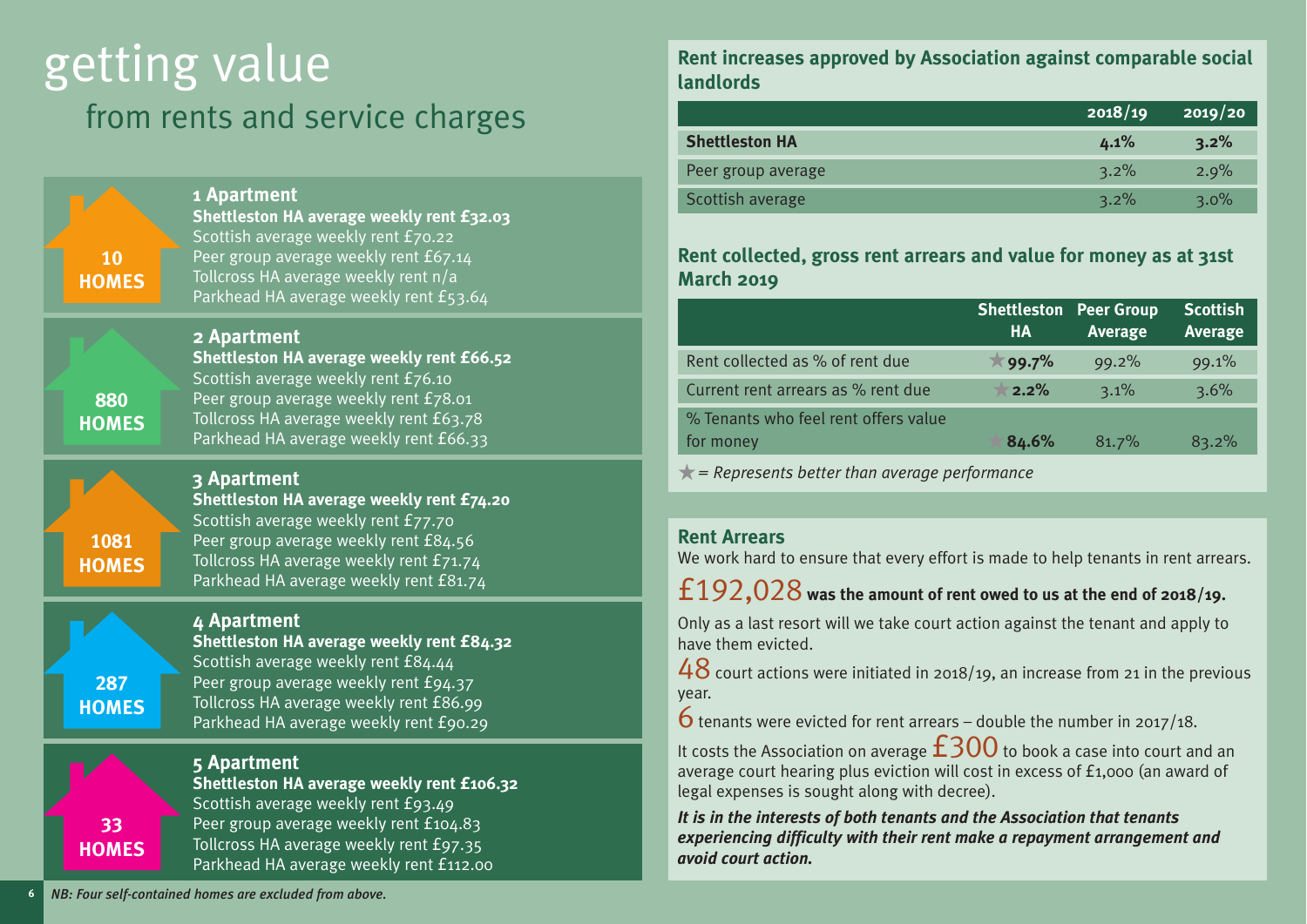#### **Our expenditure on major repairs and new builds in 2018/19**

| <b>Criteria</b>                       | Total spend in 2018/19 |
|---------------------------------------|------------------------|
| Bathroom/kitchen/electrical upgrades  | £307,535               |
| <b>Central heating systems</b>        | £579,302               |
| Smoke detectors                       | £596,676               |
| Other various major works including - |                        |
| Castlelaw/South Vesalius/Pettigrew    | £982,882               |
| Window replacement                    | £376,217               |
| Door entry systems                    | £60,792                |
| <b>SHQS</b> upgrades                  | £294,943               |
| New builds                            | £4,544,499             |
| <b>Total spend</b>                    | £7,742,846             |



# financial highlights

| <b>Income</b>                                                 | 2018/19    |
|---------------------------------------------------------------|------------|
| Rental income (including non social rent income) (96%)        | £9,014,213 |
| Factoring and other income $(3%)$                             | 266,630    |
| Sales receipts, gift aid and bank interest (1%)               | 140,701    |
| <b>Total Income</b>                                           | 9,421,544  |
| <b>Expenditure</b>                                            | 2018/19    |
| Management costs (service delivery and running costs) $(35%)$ | £3,331,941 |
| Reactive, voids and planned maintenance costs (21%)           | 1,959,498  |
| Landscaping, backcourt maintenance and cleaning (8%)          | 717,038    |
| Interest payable on loan debt (19%)                           | 1,794,224  |
| Depreciation of housing properties and impairment (17%)       | 1,629,611  |
| Commercial and other costs (2%)                               | 158,206    |
| Loss for the year $(-2%)$                                     | $-168,974$ |
| <b>Total Expenditure</b>                                      | 9,421,544  |
| Major improvements in our existing homes and                  |            |
| building new homes                                            | £7,742,846 |

**How each £1 of income is spent:**

- **Management costs 35p**
- **Maintenance costs 21p**
- □ Landscaping, backcourt maintenance and cleaning 8p
- Interest payable on loan debt 19p
- $\Box$  Depreciation and impairment 17p
- Commercial and other costs 2p
- **Loss for the year -2p**

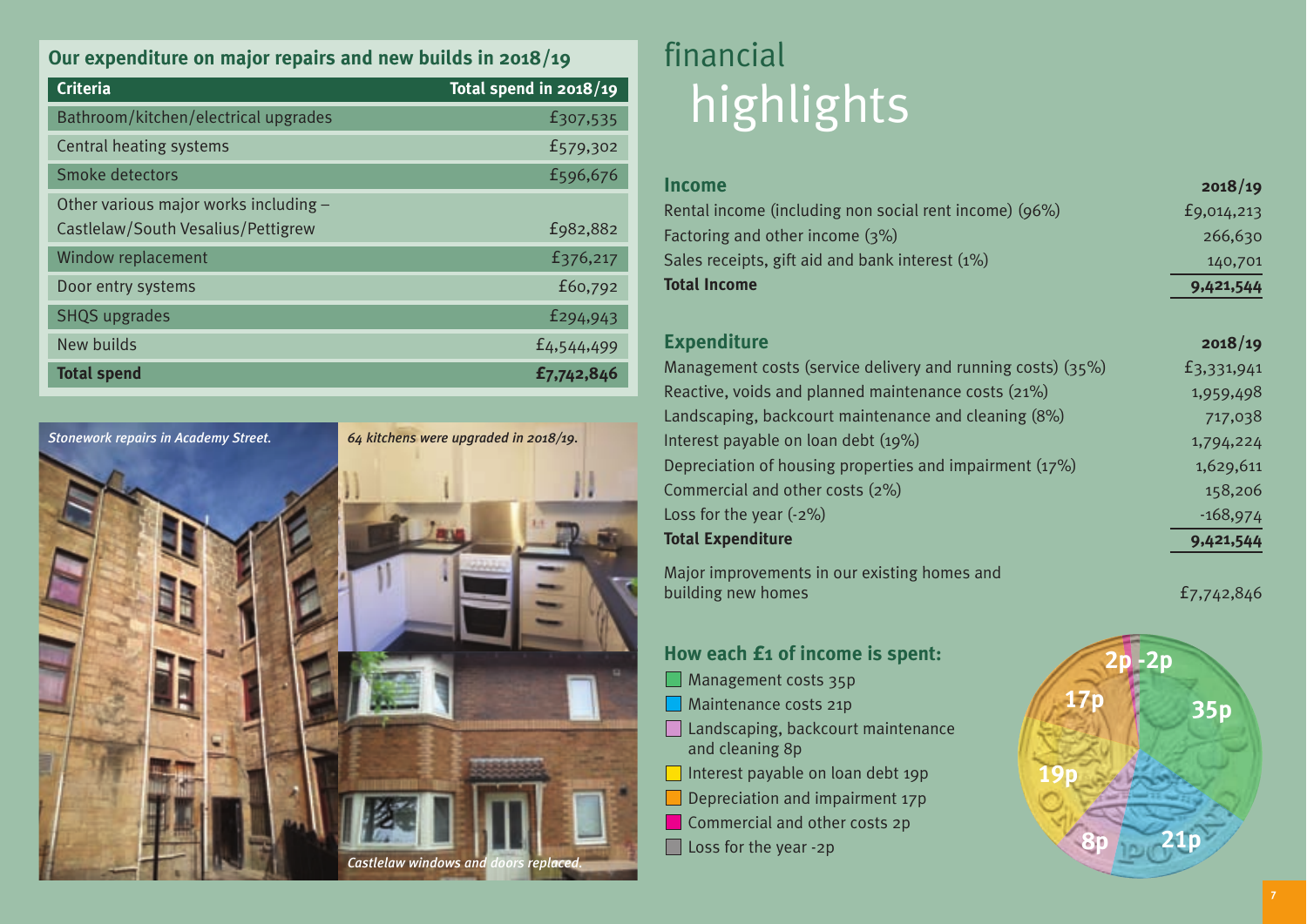# housing quality and maintenance



#### **Scottish Housing Quality Standard (SHQS)**

92%**of Shettleston Housing Association homes met the Scottish Housing Quality standard.** None of our stock failed the standard.

Exemptions and abeyances accounted for the shortfall in the Association meeting the standard for all stock. (The Scottish Average was 94% and our Peer group average was also 93%)

 $11$  properties were improved during 2018/19 to meet the SHQS standard. This included major works to eight properties to improve kitchen facilities and three properties became more energy efficient when their heating systems were converted from electric to gas.

#### **Energy Efficiency Standard for Social Housing (EESSH)**

83%**of our homes met the Energy Efficiency Standard for Social Housing (EESSH). This was an increase of 1% from the previous year.** We have until 2020 to meet the current EESSH standard.

392 **properties are planned to be brought up to the standard during 2019/20.**



Repairs and maintenance is a huge part of what we do. In the tables below we offer a comparison on our performance against the Scottish and Peer Group averages:

#### **Performance in emergency and non-emergency repairs**

|                                                                        | <b>Shettleston Peer Group</b><br><b>HA</b> | <b>Average</b> | <b>Scottish</b><br><b>Average</b> |
|------------------------------------------------------------------------|--------------------------------------------|----------------|-----------------------------------|
| Average number of <b>hours</b> to<br>complete emergency repairs        | 2.2                                        | 2.5            | 3.6                               |
| Average number of <b>days</b> to<br>complete non-emergency repairs     | $\bigstar$ 5.0                             | 5.5            | 6.6                               |
| % of non-emergency repairs<br>completed 'right first time and on time' | $\star$ 95%                                | 92%            | 93%                               |

★*= Represents better than average performance*

#### **Percentage of repairs appointments kept last year**

|                        | /HA /      | <b>Shettleston Peer Group Scottish</b><br>Average | <b>Average</b> |
|------------------------|------------|---------------------------------------------------|----------------|
| % of appointments kept | $95.4\%$ * | $94.2\%$                                          | 95.6%          |

*\*performance slightly dipped by 0.3% from previous year*

#### **Number of emergency and non-emergency repairs carried out by us over the last three years**

|                          | 2016/17 | 2017/18 | 2017/18 |
|--------------------------|---------|---------|---------|
| <b>Emergency repairs</b> | 905     | 1,357   | 1,954   |
| Non-emergency repairs    | 6,900   | 6,575   | 6,526   |

100%**of gas safety checks were carried out by their anniversary date during 2018/19.** (The Scottish average was 99.9%).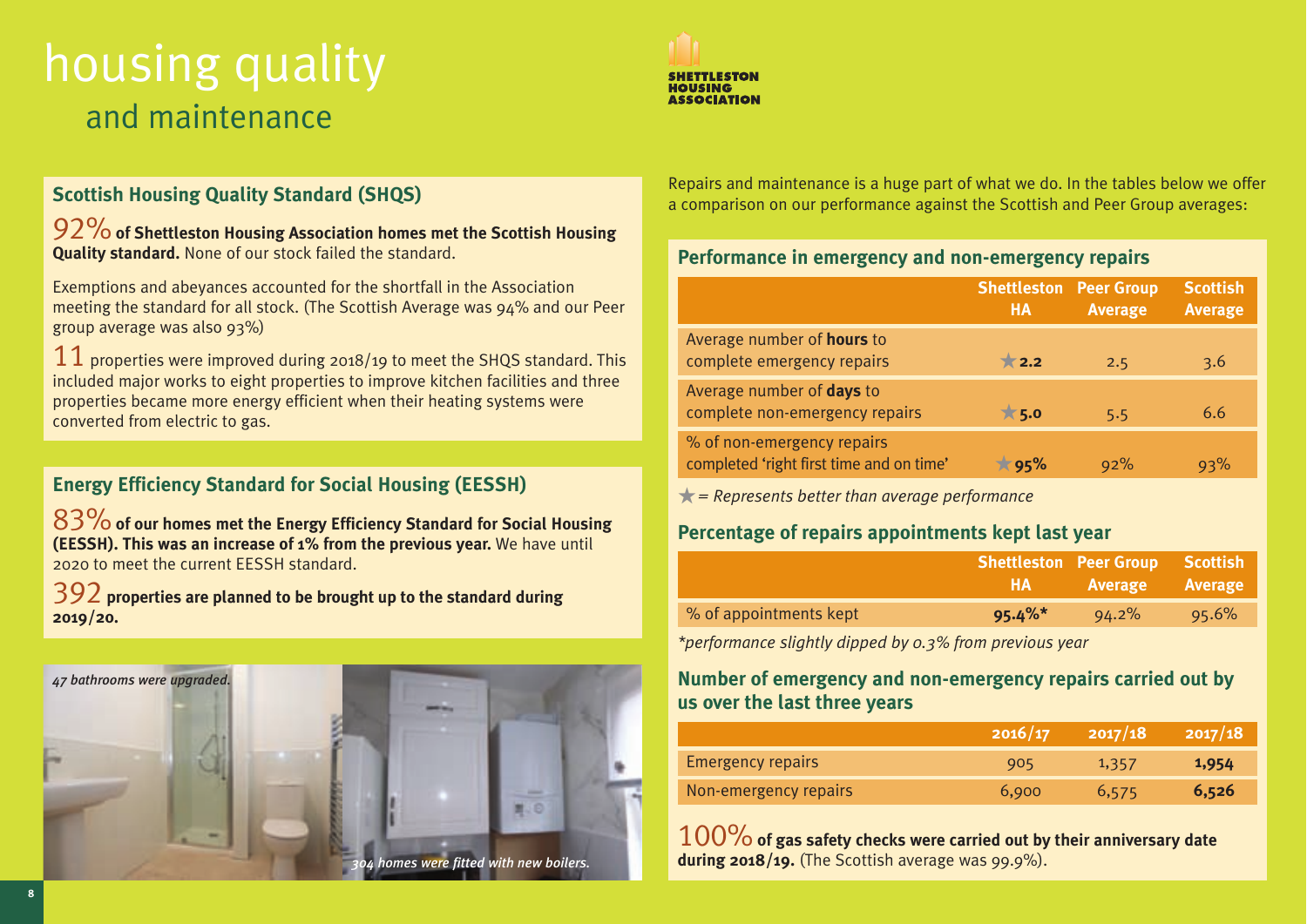#### **Repairs Satisfaction Survey – November 2018**

93% tenants were satisfied with repairs carried out in the last twelve **months, an increase of 3% from previous year.**

91%**tenants were satisfied with the quality of their home, an increase of 3% from previous year.**

| <b>Satisfaction with</b>                                    | <b>SHA</b>     | <b>Peer group</b> | <b>Scottish</b> |
|-------------------------------------------------------------|----------------|-------------------|-----------------|
|                                                             | 2018/19        | average           | average         |
| Repairs carried out in last 12 months                       | $\star$ 93%    | 91%               | 92%             |
| <b>Quality of home</b>                                      | $\bigstar$ 91% | 87%               | 88%             |
| With home when moving in<br>(new tenants during $2018/19$ ) | $\star$ 96%    | 91%               | 91%             |

★*= Represents better than average performance*

*Fenella Street development will bring 46 new homes.*



#### **Investment in new and existing homes**

**Completed developments:** Carntyne Parish Church was completed in June 2019 and this development of 19 retirement housing flats has been renamed Cunningham House.

**Developments in progress:** work is underway at Fenella Street with 38 social rent and eight mid-market rent homes due for completion between November 2019 and January 2020.

**Planned developments:** tender has been issued for the St Mark's School site for a 44 home development for general letting. We expect to be on site in the summer of 2020. Wellshot Road – plans and costs are being developed for 32 homes at the old telephone exchange and Shettleston Halls.

#### **Improvements to existing homes**

- **64** kitchens were upgraded
- **47** bathrooms upgraded
- **304** properties were fitted with new boilers
- **37** electrical upgrades at various addresses
- **15** closes were upgraded with new controlled entry systems
- **22** closes had close landing windows fitted
- **1,650** properties had a new interlinked smoke detection system fitted

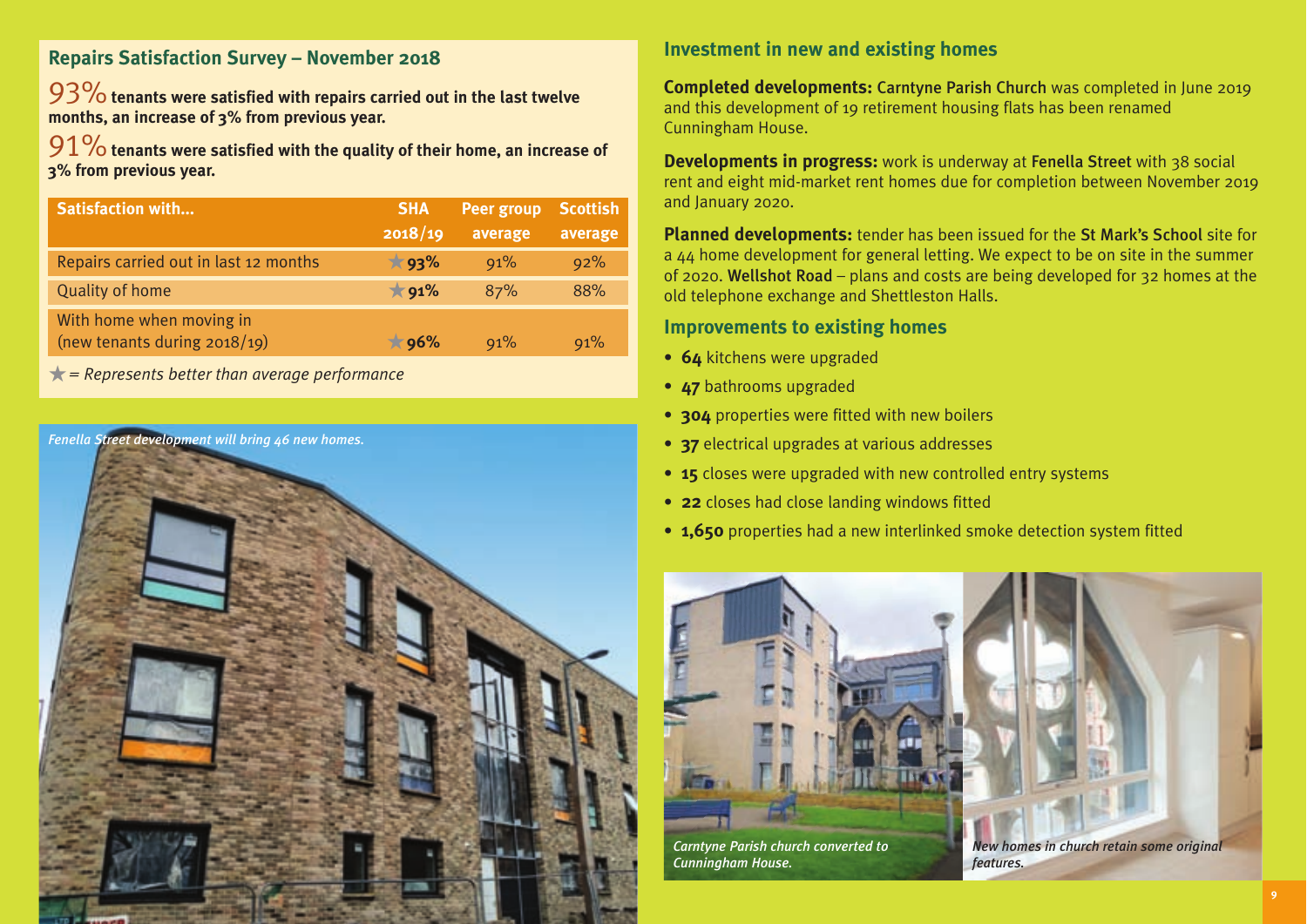# customer and landlord relationship

| <b>Tenant satisfaction</b>                  |            |                   |                 |
|---------------------------------------------|------------|-------------------|-----------------|
| <b>Satisfaction with</b>                    | <b>SHA</b> | <b>Peer group</b> | <b>Scottish</b> |
|                                             | 2018/19    | average           | average         |
| <b>Overall landlord service</b>             | 90%        | 90%               | 90%             |
| <b>Quality of home</b>                      | 91%        | 87%               | 88%             |
| Repairs carried out in last 12 months       | 93%        | 91%               | 92%             |
| Management of neighbourhood                 | 90%        | 86%               | 88%             |
| Being kept informed                         | 95%        | 93%               | 92%             |
| Participation in landlord's decision-making | 89%        | 88%               | 86%             |
| Rent representing value for money           | 85%        | 82%               | 83%             |
| Standard of home when moving in             | 96%        | 91%               | 91%             |

#### **Complaints**

We value your complaints as they help us to put things right and improve. We aim to resolve your complaints within the Scottish Public Services Ombudsman (SPSO) timescales of five working days for stage 1 complaints, and 20 working days for more complex complaints, known as stage 2. The table below compares our complaints performance with our peer group and the Scottish average:

| <b>Criteria</b>                                                           | <b>SHA</b><br>2018/19 | <b>Peer group</b><br>average | <b>Scottish</b><br>average |
|---------------------------------------------------------------------------|-----------------------|------------------------------|----------------------------|
| Percentage of 1st stage complaints upheld                                 | 60%                   | 60%                          | 56%                        |
| Percentage of 2nd stage complaints upheld                                 | 75%                   | 63%                          | 51%                        |
| Percentage of 1st stage complaints<br>responded to within SPSO timescales | 68%                   | 89%                          | 87%                        |
| Percentage of 2nd stage complaints<br>responded to within SPSO timescales | 75%                   | 87%                          | 84%                        |

We recognise that we can improve our handling and recording of complaints and get better at responding within timescales – this is one of our areas of improvement for 2019/20. Complaints have helped us to improve in a number of areas:

| <b>You Said</b>                                                                        | <b>We Did</b>                                                                                                                                                                                                                                         |
|----------------------------------------------------------------------------------------|-------------------------------------------------------------------------------------------------------------------------------------------------------------------------------------------------------------------------------------------------------|
| Work in neighbour's kitchen led to no<br>hot water for some time, without<br>warning.  | This was an oversight on the contractor's<br>part, and training was provided to<br>ensure residents notified in advance of<br>any change to water supply.                                                                                             |
| Workmen left mess in home when<br>boiler casing was installed.                         | Workmen advised to wear shoe covers<br>to minimise mess to flooring and also<br>advised to cut material outside of home,<br>where possible.                                                                                                           |
| An applicant was<br>unhappy with priority<br>awarded for their<br>housing application. | We realised that we could provide better<br>information about our allocations<br>process and policy to applicants. The<br>allocations section on our website is<br>being reviewed and improved, as well as<br>the information provided to applicants. |

#### **Consultation Panel meetings**

We consult our tenants for their views on matters that affect them. These consultations take the form of focus group meetings, allowing residents to come together to discuss an issue in depth, with a view to shaping our services with their views. In the last year, the consultation panel met to provide valuable feedback on:

- Our consultation calendar for the year, and how we should consult.
- Committee's proposals for rent levels in 2019/20.
- The content and format of our newsletter, as a result of which we changed to a more concise A4 newsletter and are exploring the option of an e-newsletter.
- Our minimum letting standard panel's views were shared with Committee.
- A proposal to reduce timescales for responding to emergency repairs. Panel's views were shared with Committee before it approved the new timescales.
- Performance report the panel reviewed each section of last year's report, suggesting improvements to content and style which we were pleased to incorporate into this report.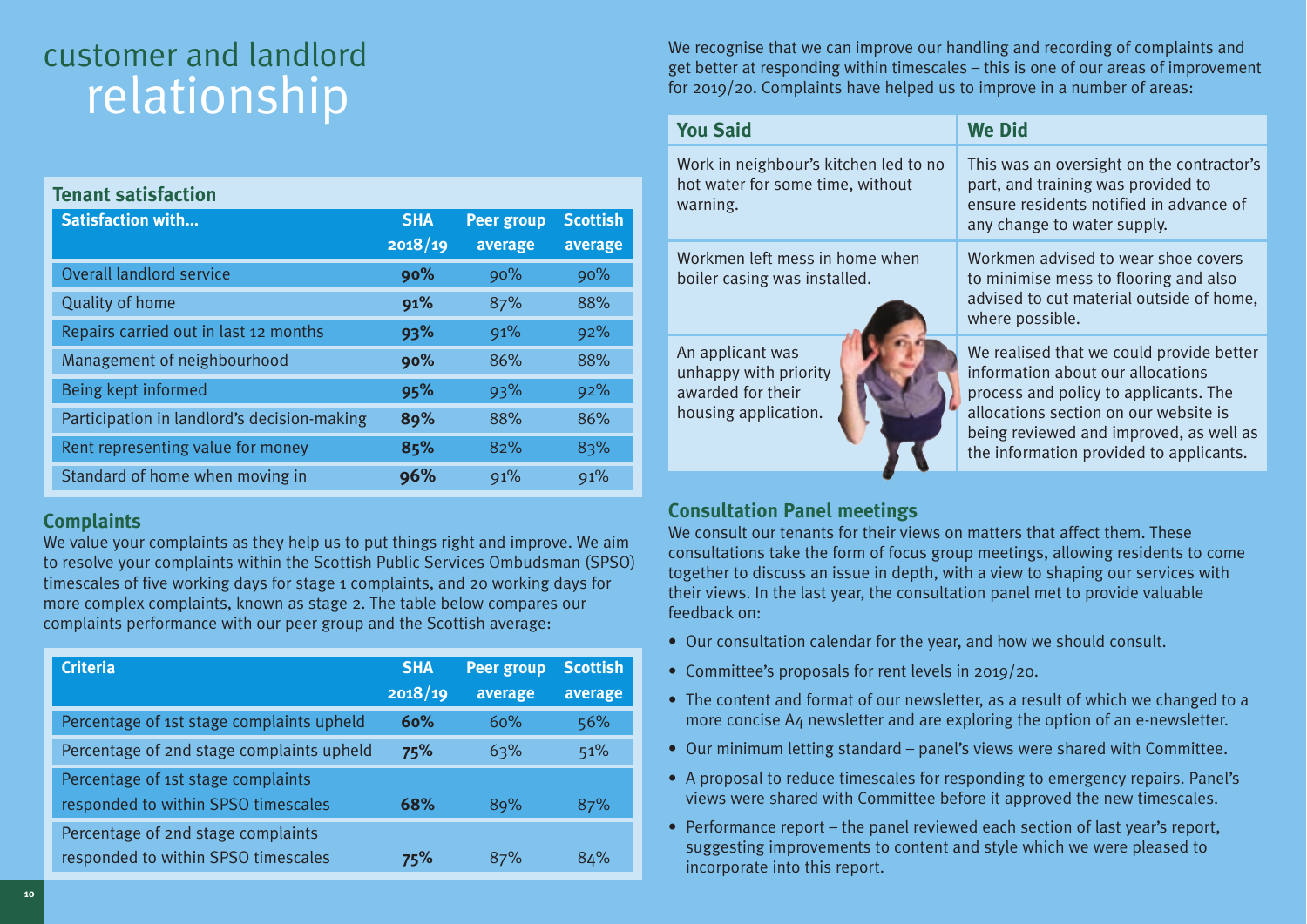#### **Key wider role achievements in 2018/19**

**Shettleston Money Advice Service:** Over the past year demand for money advice increased and it is likely this trend will continue with the economic situation remaining fragile and many people struggling to make ends meet. Five years of funding from the Big Lottery Community Fund ended in October and work is currently underway to secure further grants to allow this valuable service to continue.

**Shettleston Energy Advice (SEA):** The SEA project continued to deliver advice and assistance to tenants, aimed at reducing their energy costs and alleviating fuel poverty. Fuel debt, complex supply and metering issues and disconnections remain key areas of work as well as advising tenants on how to use their heating systems most efficiently and adopt good energy saving habits.

**Shettleston Community Growing Project (SCGP):** The Growing Project had another successful year enabling many local families to grow and eat healthy vegetables and fruit and delivering a full programme of children's activities after school and during the school holidays. The Family Fun Day in July, attracted over 300 people who all enjoyed the many free activities on offer.

**Shettleston Men's Shed:** The Shed continued its valuable work in the community, combatting social isolation amongst (mainly) older men and offering a wide range of activities from its base at 647 Shettleston Road. The Association will be assisting the project to secure follow on funding for 2020 onwards.

**Shettleston Keen-agers:** This project for all older people in the Shettleston community has continued to deliver activities from its base at Edrom Path retirement housing complex. New for this year was the Arts & Craft Café on Thursdays, joining the regular lunch club and Easy Exercise class.





*Shettleston Keen-agers. mInset: Shettleston Men's Shed.*

### Performance Report Feedback Form

#### **We would appreciate your feedback on how we report the information to you as this will be taken into account when producing next year's report.**

| Is the information in the report useful?                | $\Box$ Yes $\Box$ No |
|---------------------------------------------------------|----------------------|
| Is the content and layout clear and easy to understand? | $\Box$ Yes $\Box$ No |
| Have we included the right information?                 | $\Box$ Yes $\Box$ No |

| 152 |  |
|-----|--|
| Yes |  |

Are you happy with your involvement in our performance assessment and reporting?  $\Box$  Yes  $\Box$  No

Please add any further comments you wish to make:

The Association welcomes comments from its residents and does not require that you provide your name and address. However, should you wish to provide this, it will allow us to write directly to you regarding the outcome of the consultation. Your details will be used in accordance with our Fair Processing Notice.

Name:

Address:

✄

### *You could win £100 gift voucher!*

*Residents who provide their details will be entered into a prize draw. All entries to be returned by 30th November 2019.* 



*The winner will be announced in next newsletter.*

Please cut off and return this to Shettleston Housing Association using reply paid address overleaf or hand it into our office.